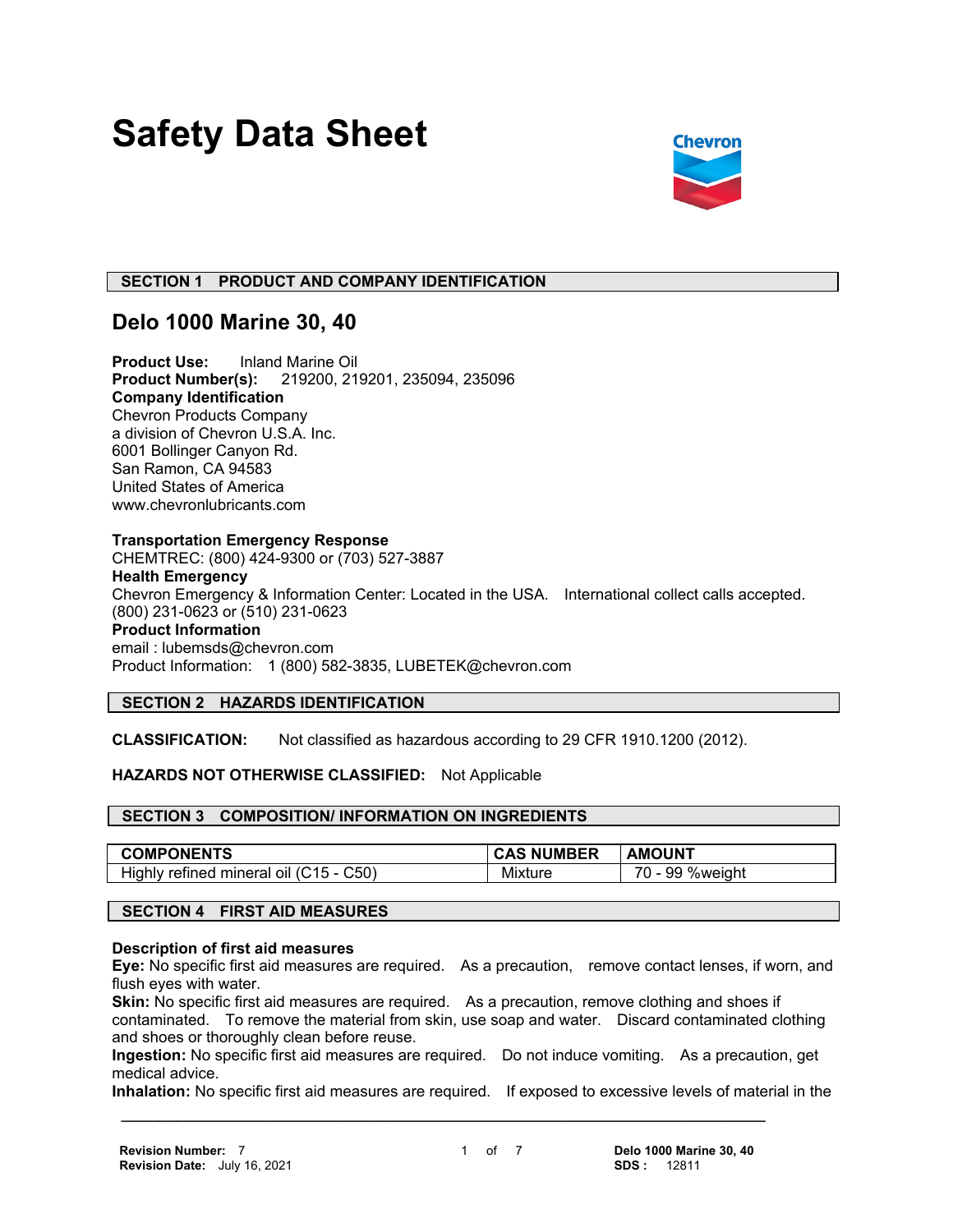air, move the exposed person to fresh air. Get medical attention if coughing or respiratory discomfort occurs.

#### **Most important symptoms and effects, both acute and delayed IMMEDIATE HEALTH EFFECTS**

**Eye:** Not expected to cause prolonged or significant eye irritation.

**Skin:** Contact with the skin is not expected to cause prolonged or significant irritation. Contact with the skin is not expected to cause an allergic skin response. Not expected to be harmful to internal organs if absorbed through the skin.

**Ingestion:** Not expected to be harmful if swallowed.

**Inhalation:** Not expected to be harmful if inhaled. Contains a petroleum-based mineral oil. May cause respiratory irritation or other pulmonary effects following prolonged or repeated inhalation of oil mist at airborne levels above the recommended mineral oil mist exposure limit. Symptoms of respiratory irritation may include coughing and difficulty breathing.

## **DELAYED OR OTHER HEALTH EFFECTS:** Not classified

**Indication of any immediate medical attention and special treatment needed** Not Applicable

### **SECTION 5 FIRE FIGHTING MEASURES**

**EXTINGUISHING MEDIA:** Use water fog, foam, dry chemical or carbon dioxide (CO2) to extinguish flames.

### **PROTECTION OF FIRE FIGHTERS:**

**Fire Fighting Instructions:** This material will burn although it is not easily ignited. See Section 7 for proper handling and storage. For fires involving this material, do not enter any enclosed or confined fire space without proper protective equipment, including self-contained breathing apparatus.

**Combustion Products:** Highly dependent on combustion conditions. A complex mixture of airborne solids, liquids, and gases including carbon monoxide, carbon dioxide, and unidentified organic compounds will be evolved when this material undergoes combustion. Combustion may form oxides of: Sulfur, Calcium.

## **SECTION 6 ACCIDENTAL RELEASE MEASURES**

**Protective Measures:** Eliminate all sources of ignition in vicinity of spilled material.

**Spill Management:** Stop the source of the release if you can do it without risk. Contain release to prevent further contamination of soil, surface water or groundwater. Clean up spill as soon as possible, observing precautions in Exposure Controls/Personal Protection. Use appropriate techniques such as applying non-combustible absorbent materials or pumping. Where feasible and appropriate, remove contaminated soil. Place contaminated materials in disposable containers and dispose of in a manner consistent with applicable regulations.

**Reporting:** Report spills to local authorities and/or the U.S. Coast Guard's National Response Center at (800) 424-8802 as appropriate or required.

## **SECTION 7 HANDLING AND STORAGE**

**General Handling Information:** Avoid contaminating soil or releasing this material into sewage and drainage systems and bodies of water.

 **\_\_\_\_\_\_\_\_\_\_\_\_\_\_\_\_\_\_\_\_\_\_\_\_\_\_\_\_\_\_\_\_\_\_\_\_\_\_\_\_\_\_\_\_\_\_\_\_\_\_\_\_\_\_\_\_\_\_\_\_\_\_\_\_\_\_\_\_\_**

**Precautionary Measures:** Keep out of the reach of children.

**Static Hazard:** Electrostatic charge may accumulate and create a hazardous condition when handling this material. To minimize this hazard, bonding and grounding may be necessary but may not, by themselves, be sufficient. Review all operations which have the potential of generating and accumulating an electrostatic charge and/or a flammable atmosphere (including tank and container filling, splash filling,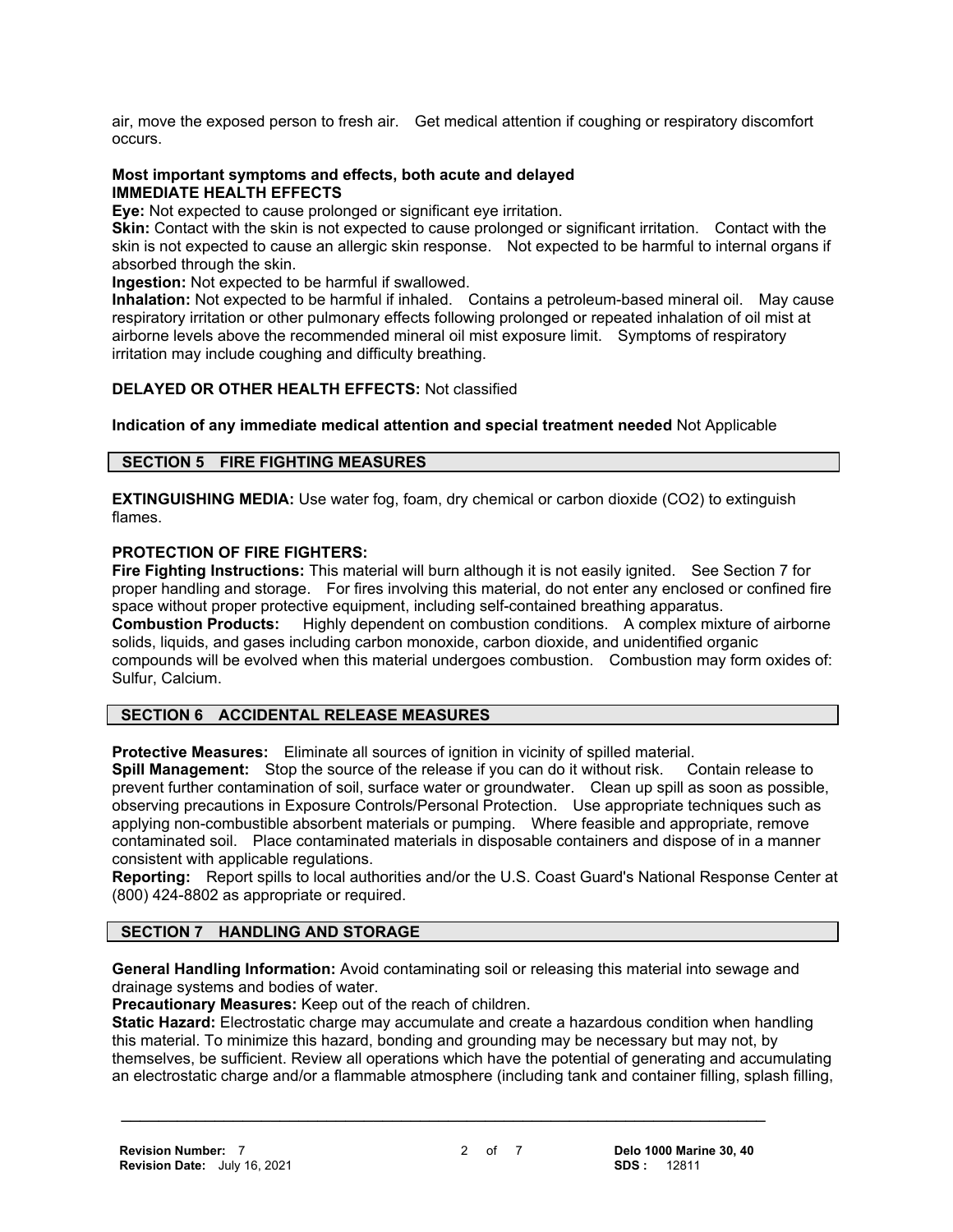tank cleaning, sampling, gauging, switch loading, filtering, mixing, agitation, and vacuum truck operations) and use appropriate mitigating procedures.

**Container Warnings:** Container is not designed to contain pressure. Do not use pressure to empty container or it may rupture with explosive force. Empty containers retain product residue (solid, liquid, and/or vapor) and can be dangerous. Do not pressurize, cut, weld, braze, solder, drill, grind, or expose such containers to heat, flame, sparks, static electricity, or other sources of ignition. They may explode and cause injury or death. Empty containers should be completely drained, properly closed, and promptly returned to a drum reconditioner or disposed of properly.

## **SECTION 8 EXPOSURE CONTROLS/PERSONAL PROTECTION**

### **GENERAL CONSIDERATIONS:**

Consider the potential hazards of this material (see Section 2), applicable exposure limits, job activities, and other substances in the work place when designing engineering controls and selecting personal protective equipment. If engineering controls or work practices are not adequate to prevent exposure to harmful levels of this material, the personal protective equipment listed below is recommended. The user should read and understand all instructions and limitations supplied with the equipment since protection is usually provided for a limited time or under certain circumstances.

## **ENGINEERING CONTROLS:**

Use in a well-ventilated area.

## **PERSONAL PROTECTIVE EQUIPMENT**

**Eye/Face Protection:** No special eye protection is normally required. Where splashing is possible, wear safety glasses with side shields as a good safety practice.

**Skin Protection:** No special protective clothing is normally required. Where splashing is possible, select protective clothing depending on operations conducted, physical requirements and other substances in the workplace. Suggested materials for protective gloves include: 4H (PE/EVAL), Nitrile Rubber, Silver Shield, Viton.

**Respiratory Protection:** No respiratory protection is normally required.

If user operations generate an oil mist, determine if airborne concentrations are below the occupational exposure limit for mineral oil mist. If not, wear an approved respirator that provides adequate protection from the measured concentrations of this material. For air-purifying respirators use a particulate cartridge.

Use a positive pressure air-supplying respirator in circumstances where air-purifying respirators may not provide adequate protection.

| <b>Component</b>                            | Agency       | Form  | <b>TWA</b>         | <b>STEL</b>       | <b>Ceiling</b> | <b>Notation</b> |
|---------------------------------------------|--------------|-------|--------------------|-------------------|----------------|-----------------|
| Highly refined mineral oil<br>$(C15 - C50)$ | <b>ACGIH</b> | $- -$ | $5 \text{ ma/m}$ 3 | $10 \text{ mg/m}$ | $-$            | $-$             |
| Highly refined mineral oil<br>$(C15 - C50)$ | OSHA Z-1     | $- -$ | $5 \text{ mg/m}$   | $- -$             | $-$            | --              |

#### **Occupational Exposure Limits:**

Consult local authorities for appropriate values.

## **SECTION 9 PHYSICAL AND CHEMICAL PROPERTIES**

#### **Attention: the data below are typical values and do not constitute a specification.**

 **\_\_\_\_\_\_\_\_\_\_\_\_\_\_\_\_\_\_\_\_\_\_\_\_\_\_\_\_\_\_\_\_\_\_\_\_\_\_\_\_\_\_\_\_\_\_\_\_\_\_\_\_\_\_\_\_\_\_\_\_\_\_\_\_\_\_\_\_\_**

**Color:** Brown to yellow **Physical State:** Liquid **Odor:** Petroleum odor<br>**Odor Threshold:** No data available **Odor Threshold:**<br>**pH:** Not Applical **Not Applicable Vapor Pressure:** No data available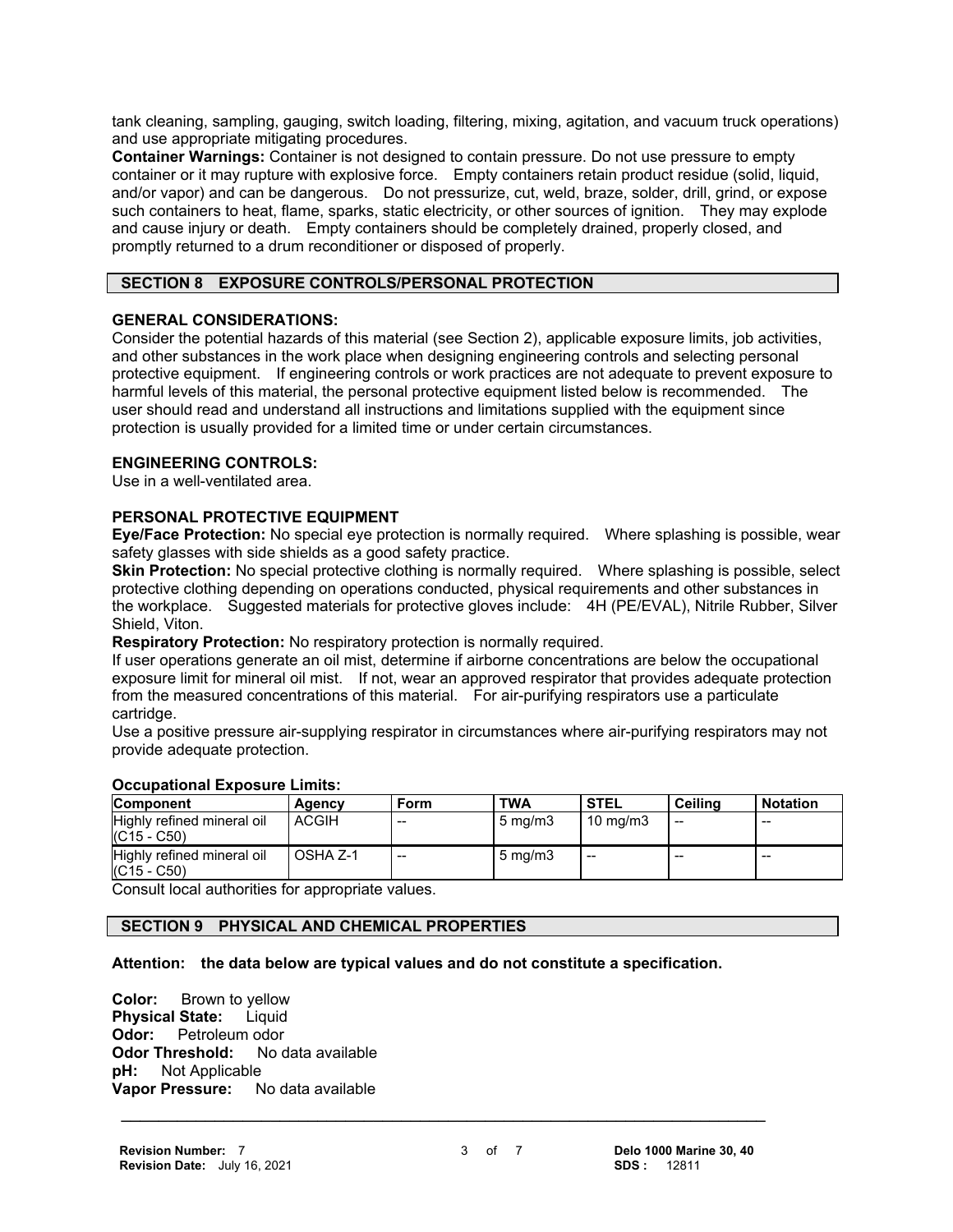**Vapor Density (Air = 1):** No data available **Initial Boiling Point:** No data available **Solubility:** Soluble in hydrocarbons; insoluble in water **Freezing Point:** Not Applicable **Melting Point:** No data available **Density:** 0.887 kg/l - 0.891 kg/l @ 15°C (59°F) (Typical) **Viscosity:** 88 mm2/s - 146 mm2/s @ 40°C (104°F) **Coefficient of Therm. Expansion / °F:** No data available **Evaporation Rate:** No data available **Decomposition temperature:** No data available **Octanol/Water Partition Coefficient:** No data available

#### **FLAMMABLE PROPERTIES:**

**Flammability (solid, gas):** Not Applicable

**Flashpoint:** (Cleveland Open Cup) 220 °C (428 °F) (Minimum) **Autoignition:** No data available **Flammability (Explosive) Limits (% by volume in air):** Lower: Not Applicable Upper: Not Applicable

## **SECTION 10 STABILITY AND REACTIVITY**

**Reactivity:** May react with strong acids or strong oxidizing agents, such as chlorates, nitrates, peroxides, etc.<br>Chemical Stability:

This material is considered stable under normal ambient and anticipated storage and handling conditions of temperature and pressure.

**Incompatibility With Other Materials:** Not applicable

Hazardous Decomposition Products: None known (None expected)

**Hazardous Polymerization:** Hazardous polymerization will not occur.

## **SECTION 11 TOXICOLOGICAL INFORMATION**

**Information on toxicological effects**

**Serious Eye Damage/Irritation:** The eye irritation hazard is based on evaluation of data for similar materials or product components.

**Skin Corrosion/Irritation:** The skin irritation hazard is based on evaluation of data for similar materials or product components.

**Skin Sensitization:** The skin sensitization hazard is based on evaluation of data for similar materials or product components.

**Acute Dermal Toxicity:** The acute dermal toxicity hazard is based on evaluation of data for similar materials or product components.

**Acute Oral Toxicity:** The acute oral toxicity hazard is based on evaluation of data for similar materials or product components.

**Acute Inhalation Toxicity:** The acute inhalation toxicity hazard is based on evaluation of data for similar materials or product components.

**Acute Toxicity Estimate:** Not Determined

**Germ Cell Mutagenicity:** The hazard evaluation is based on data for components or a similar material.

**Carcinogenicity:** The hazard evaluation is based on data for components or a similar material.

 **\_\_\_\_\_\_\_\_\_\_\_\_\_\_\_\_\_\_\_\_\_\_\_\_\_\_\_\_\_\_\_\_\_\_\_\_\_\_\_\_\_\_\_\_\_\_\_\_\_\_\_\_\_\_\_\_\_\_\_\_\_\_\_\_\_\_\_\_\_**

**Reproductive Toxicity:** The hazard evaluation is based on data for components or a similar material.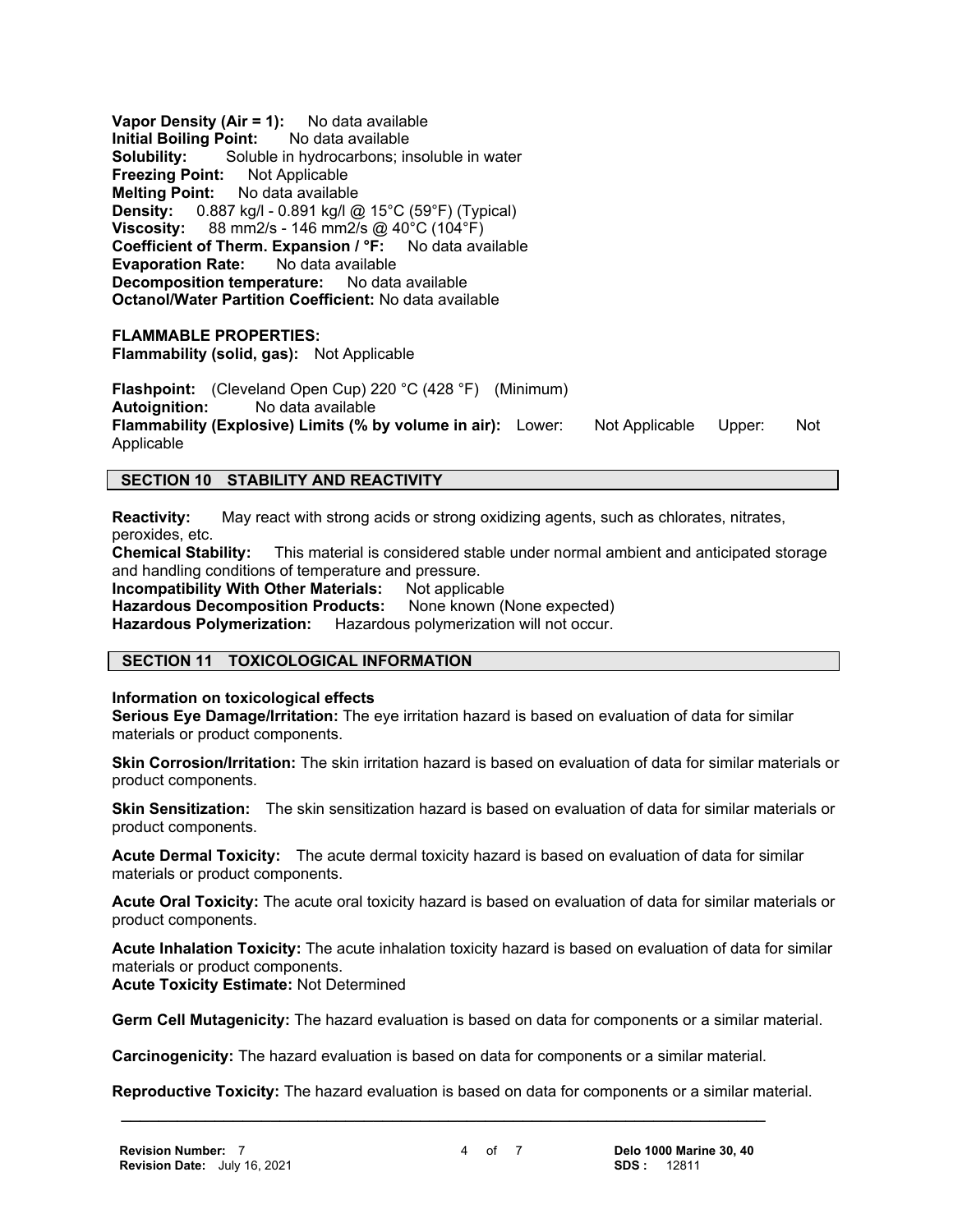**Specific Target Organ Toxicity - Single Exposure:** The hazard evaluation is based on data for components or a similar material.

**Specific Target Organ Toxicity - Repeated Exposure:** The hazard evaluation is based on data for components or a similar material.

#### **ADDITIONAL TOXICOLOGY INFORMATION:**

 During use in engines, contamination of oil with low levels of cancer-causing combustion products occurs. Used motor oils have been shown to cause skin cancer in mice following repeated application and continuous exposure. Brief or intermittent skin contact with used motor oil is not expected to have serious effects in humans if the oil is thoroughly removed by washing with soap and water.

 This product contains petroleum base oils which may be refined by various processes including severe solvent extraction, severe hydrocracking, or severe hydrotreating. None of the oils requires a cancer warning under the OSHA Hazard Communication Standard (29 CFR 1910.1200). These oils have not been listed in the National Toxicology Program (NTP) Annual Report nor have they been classified by the International Agency for Research on Cancer (IARC) as; carcinogenic to humans (Group 1), probably carcinogenic to humans (Group 2A), or possibly carcinogenic to humans (Group 2B).

 These oils have not been classified by the American Conference of Governmental Industrial Hygienists (ACGIH) as: confirmed human carcinogen (A1), suspected human carcinogen (A2), or confirmed animal carcinogen with unknown relevance to humans (A3).

## **SECTION 12 ECOLOGICAL INFORMATION**

### **ECOTOXICITY**

This material is not expected to be harmful to aquatic organisms. The product has not been tested. The statement has been derived from the properties of the individual components.

#### **MOBILITY**

No data available.

## **PERSISTENCE AND DEGRADABILITY**

This material is not expected to be readily biodegradable. The product has not been tested. The statement has been derived from the properties of the individual components.

#### **POTENTIAL TO BIOACCUMULATE**

Bioconcentration Factor: No data available. Octanol/Water Partition Coefficient: No data available

## **SECTION 13 DISPOSAL CONSIDERATIONS**

Use material for its intended purpose or recycle if possible. Oil collection services are available for used oil recycling or disposal. Place contaminated materials in containers and dispose of in a manner consistent with applicable regulations. Contact your sales representative or local environmental or health authorities for approved disposal or recycling methods.

## **SECTION 14 TRANSPORT INFORMATION**

The description shown may not apply to all shipping situations. Consult 49CFR, or appropriate Dangerous Goods Regulations, for additional description requirements (e.g., technical name) and modespecific or quantity-specific shipping requirements.

## **DOT Shipping Description:** NOT REGULATED AS HAZARDOUS MATERIAL UNDER 49 CFR

 **\_\_\_\_\_\_\_\_\_\_\_\_\_\_\_\_\_\_\_\_\_\_\_\_\_\_\_\_\_\_\_\_\_\_\_\_\_\_\_\_\_\_\_\_\_\_\_\_\_\_\_\_\_\_\_\_\_\_\_\_\_\_\_\_\_\_\_\_\_**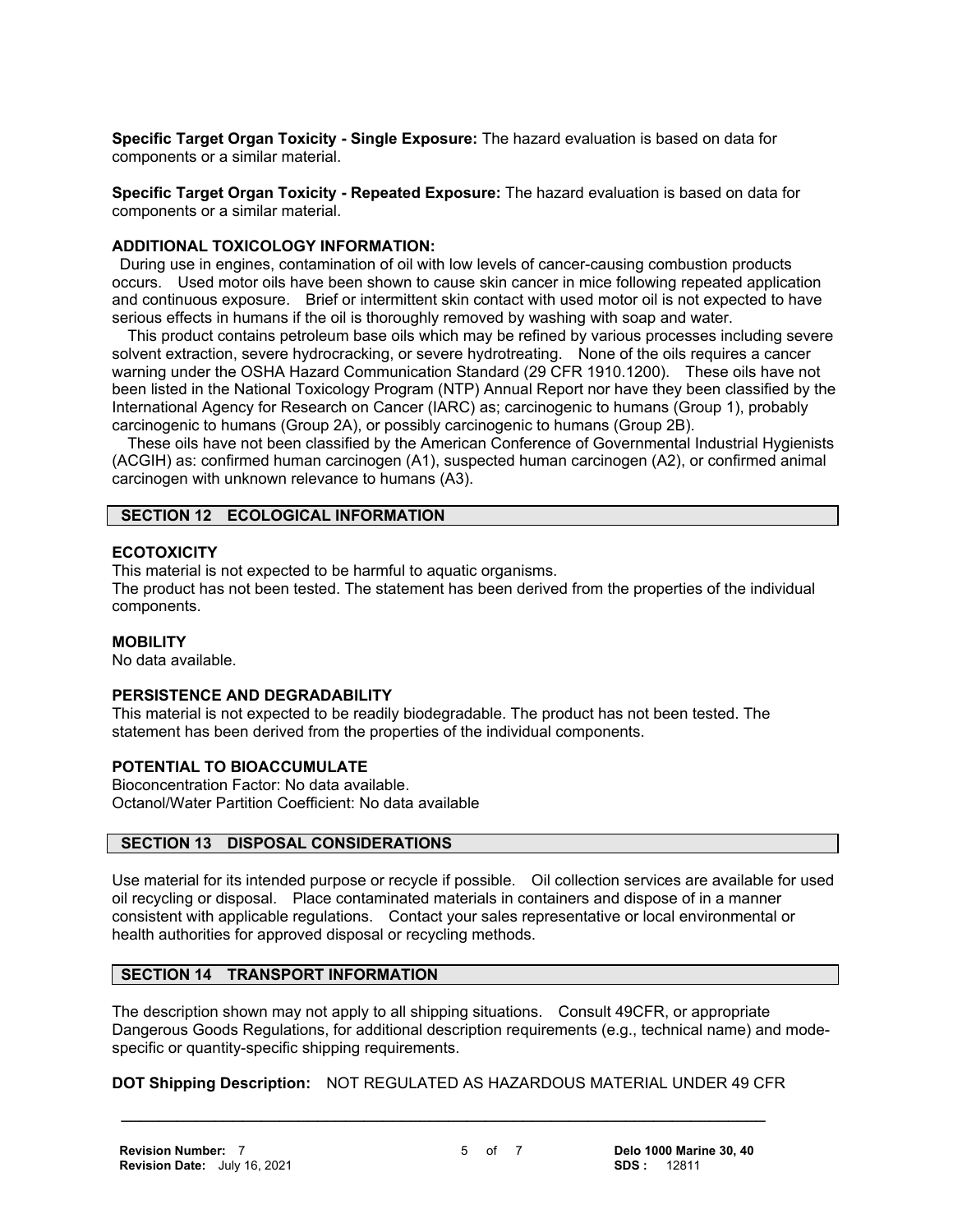**IMO/IMDG Shipping Description:** NOT REGULATED AS DANGEROUS GOODS FOR TRANSPORT UNDER THE IMDG CODE

**ICAO/IATA Shipping Description:** NOT REGULATED AS DANGEROUS GOODS FOR TRANSPORT UNDER ICAO

**Transport in bulk according to Annex II of MARPOL 73/78 and the IBC code:** Not applicable

#### **SECTION 15 REGULATORY INFORMATION**

#### **EPCRA 311/312 CATEGORIES:** Not applicable

#### **REGULATORY LISTS SEARCHED:**

| 01-1=IARC Group 1    | 05=MA RTK        |
|----------------------|------------------|
| 01-2A=IARC Group 2A  | 06=NJ RTK        |
| 01-2B=IARC Group 2B  | 07=PA RTK        |
| 02=NTP Carcinogen    | $08-1=TSCA 5(e)$ |
| 03=EPCRA 313         | 08-2=TSCA 12(b)  |
| 04=CA Proposition 65 |                  |

No components of this material were found on the regulatory lists above.

#### **CHEMICAL INVENTORIES:**

All components comply with the following chemical inventory requirements: AIIC (Australia), DSL (Canada), ENCS (Japan), NZIoC (New Zealand), PICCS (Philippines), TCSI (Taiwan).

One or more components does not comply with the following chemical inventory requirements: KECI (Korea), TSCA (United States).

#### **NEW JERSEY RTK CLASSIFICATION:**

Under the New Jersey Right-to-Know Act L. 1983 Chapter 315 N.J.S.A. 34:5A-1 et. seq., the product is to be identified as follows: PETROLEUM OIL (Motor oil)

#### **SECTION 16 OTHER INFORMATION**

**NFPA RATINGS:** Health: 0 Flammability: 1 Reactivity: 0

HMIS RATINGS: Health: 0 Flammability: 1 Reactivity: 0 (0-Least, 1-Slight, 2-Moderate, 3-High, 4-Extreme, PPE:- Personal Protection Equipment Index recommendation, \*- Chronic Effect Indicator). These values are obtained using the guidelines or published evaluations prepared by the National Fire Protection Association (NFPA) or the National Paint and Coating Association (for HMIS ratings).

**REVISION STATEMENT:** SECTION 15 - Chemical Inventories information was modified. SECTION 15 - Regulatory Information information was added.

 **\_\_\_\_\_\_\_\_\_\_\_\_\_\_\_\_\_\_\_\_\_\_\_\_\_\_\_\_\_\_\_\_\_\_\_\_\_\_\_\_\_\_\_\_\_\_\_\_\_\_\_\_\_\_\_\_\_\_\_\_\_\_\_\_\_\_\_\_\_**

**Revision Date:** July 16, 2021

#### **ABBREVIATIONS THAT MAY HAVE BEEN USED IN THIS DOCUMENT:**

| v<br>- | ' hreshold<br>∟ımıt `<br>Value | TWA | l ıme<br>Weighted<br>Average |
|--------|--------------------------------|-----|------------------------------|
|        |                                |     |                              |